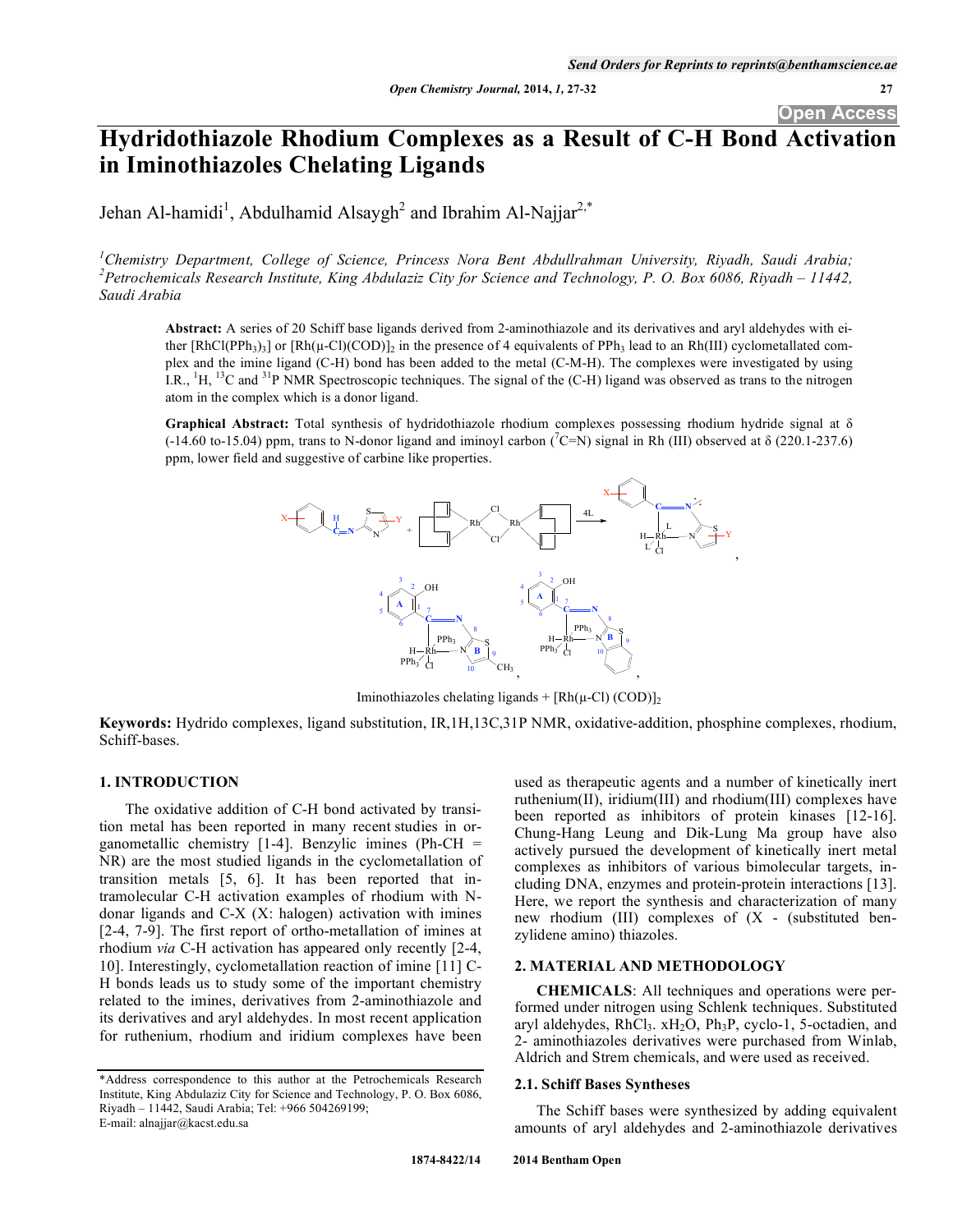

**Eq. (1).** Describes schematic diagram for the preparation of Schiff bases (No. 1-15),: X,  $1 = -H$ ,  $2 = 2-OH$ ,  $3 = 4-NO<sub>2</sub>$ ,  $4 = 4-Br$ ,  $5 = 3-OH$ , 6  $= 2-\text{NO}_2$ ,  $7 = 3-\text{Me}$  (compounds from: 1-7, Y = H) 8, Y = 4-CH<sub>3</sub> (X = H), 9, Y = 4-Me (X = 2-OH), 10, Y = 4-Me (X = 4-NO<sub>2</sub>), 11, Y = 4-Me,  $(X = 4-Br)$ ,  $12$ ,  $Y = 5-Me$ ,  $(X = H)$ ,  $13$ ,  $Y = 5-Me$ ,  $(X = 2-OH)$ ,  $14$ ,  $Y = 5-Me$ ,  $(X = 4-NO<sub>2</sub>)$ ,  $15$ ,  $Y = 5-Me$ ,  $(X = 4-Br)$ .



**Eq. (2).** Compound (**No.**16), X = 2-OH.



**Eq. (3).** Compound (**No.**17):,  $X = H(18)$ ,  $X = 2-OH(19)$ ,  $X = 4-NO_2$ , (20),  $X = 4-Br$ .

in 80 ml methanol. The resulting mixture was boiled under reflux and stirred for 9 h at  $80^{\circ}$ C in an oil bath, and then the solvent was concentrated by using rotary evaporation to give brown viscous liquid. Then n-hexane was added to precipitate the crude product, which was then recrystallized in dichloromethane and with n-hexane to give white precipitate, dried, yield 50-70% scheme (**1**), (the full characterization of the resulting Schiff base was submitted for publication in Arab Gulf Journal of Scientific Research (AGJSR), 2014.

### **2.2. Syntheses of the Cyclometallated Schiff Base Complexes**

 The rhodium (III) complexes were synthesized by reaction of the Schiff base with either  ${RhCl(Ph_3P)_3}$  or  $[Rh(\mu Cl(COD)]_2$ . [17, 18]. Here, we report two examples:

- a.A solution of {Rh Cl(PPh3)3} (300 mg, 0.325 mmol) mixed with an equivalent amount of thiazole imines in 20 cm of dry THF was refluxed for1 h under nitrogen atmosphere, then allowed to cool. Addition of n-hexane precipitated the product, the resulting product gave yellow solid, which was separated and (recrystallized from  $CH<sub>2</sub>Cl<sub>2</sub>/hexane$ ).
- b. A solution of  ${Rh(\mu\text{Cl})(\text{COD})}$  (200 mg, 0.28 mmol), thiazole Schiff base  $(0.56 \text{ mmol})$  and PPh<sub>3</sub>  $(293 \text{ mg}, 1.12)$ mmol) in ca. 20 cm<sup>3</sup> of dry THF was refluxed for 1 h, and by addition of n-hexane, the product was precipitated, which was separated by filtration and (recrystallized from  $CH<sub>2</sub>Cl<sub>2</sub>/hexane$ ).

#### **2.3. Spectroscopy**

 I.R. spectra were measured using Nexus spectrophotometer FT IR. The N.M.R. spectra were recorded at R.T. on a JEOL 400 MHz. The  ${}^{1}H$ ,  ${}^{13}C$  (1H) and  ${}^{31}P$  [ ${}^{1}H$ ] -n. m. r. frequencies observated at 400, 100 and 161.08 MHz respectively (at JEOL). Positive values for  $3^{1}P - [^{1}H]$  representing deshielding. The cyclometallated complexes) were dissolved in CDCl<sub>3</sub>.

#### **3. RESULTS AND DISCUSSION**

 Introducing metal into C-H bond have been observed in many compounds like quinoline and Schiff base substrates [19]. A significant amount of work has been done on the heterocyclic aromatic species, 8-substituted quinoline [20-24] and 2- (benzylidenamino) pyridines [25-29]. Coordination of the metal with nitrogen atom in aryl amines results in a favorable geometry for introducing of the metal into neighboring C-H or C-C bond [21, 25, 26, 30]. Rhodium complexes (Table **1**) were synthesized either by mixing and refluxing equimolar amount of the Schiff base with  ${RhCl(Ph_3P)}$  in THF for 0.5h [31], or by boiling a solution of one equivalent of  ${Rh(\mu-\mu)}$  $Cl(COD)\$ <sub>2</sub>, with two equivalents of prepared Schiff base with four equivalents of phosphine in THF for 1h, as showed in Scheme  $(2)$ . The <sup>1</sup>H NMR spectrum of each of the new rho $dium complexes in CDCl<sub>3</sub> shows a hydride resonance between$  $\delta$  -11.49 and  $\delta$  -13.27 ppm (Table 3). The signals of the starting Schiff bases, C-H observed at  $\delta$  8.20-9.44 ppm and in the resulting complex, these signals are absent, providing evidence for insertion of Rh complex into the C-H bond of the imines. Strong confirmation evidence comes from appearance of the resonance of the hydride signal in each complex at high field  $[24, 29]$  ca.  $\delta$  -12.38 ppm. The hydride signals in the complexes are split by coupling to an equivalent of two  $3^{1}P$  nuclei and the  $10^{3}Rh$  nucleus. The spin-spin couplings are frequently ca. 12.0 Hz, the hydride multiplet observed as a pseudo quartet, but higher resolution frequency are usually appear as the expected doublet of triplets. The  $3^{31}P$ , of rhodium complexes show a  $3^{1}P$  signal at ca.  $\delta$  28.2-37.78 with 1J  $(^{103}Rh^{-31}P)$  102.00-120.00 Hz as a doublet (Table **3**) in keeping with previous report [30]. The majority of the rhodium imines hydride complexes are only moderately soluble in chloroform-d and dichlomethane-d2 solvents (complexes are soluble in DMSO, but decomposed during NMR processing).

The  $^{13}$ C [1H] NMR spectrum, in particular the signal from the metal- carbon bonded atom, is consistent with the presence of the cyclometallated ring [24, 31, 32] the signal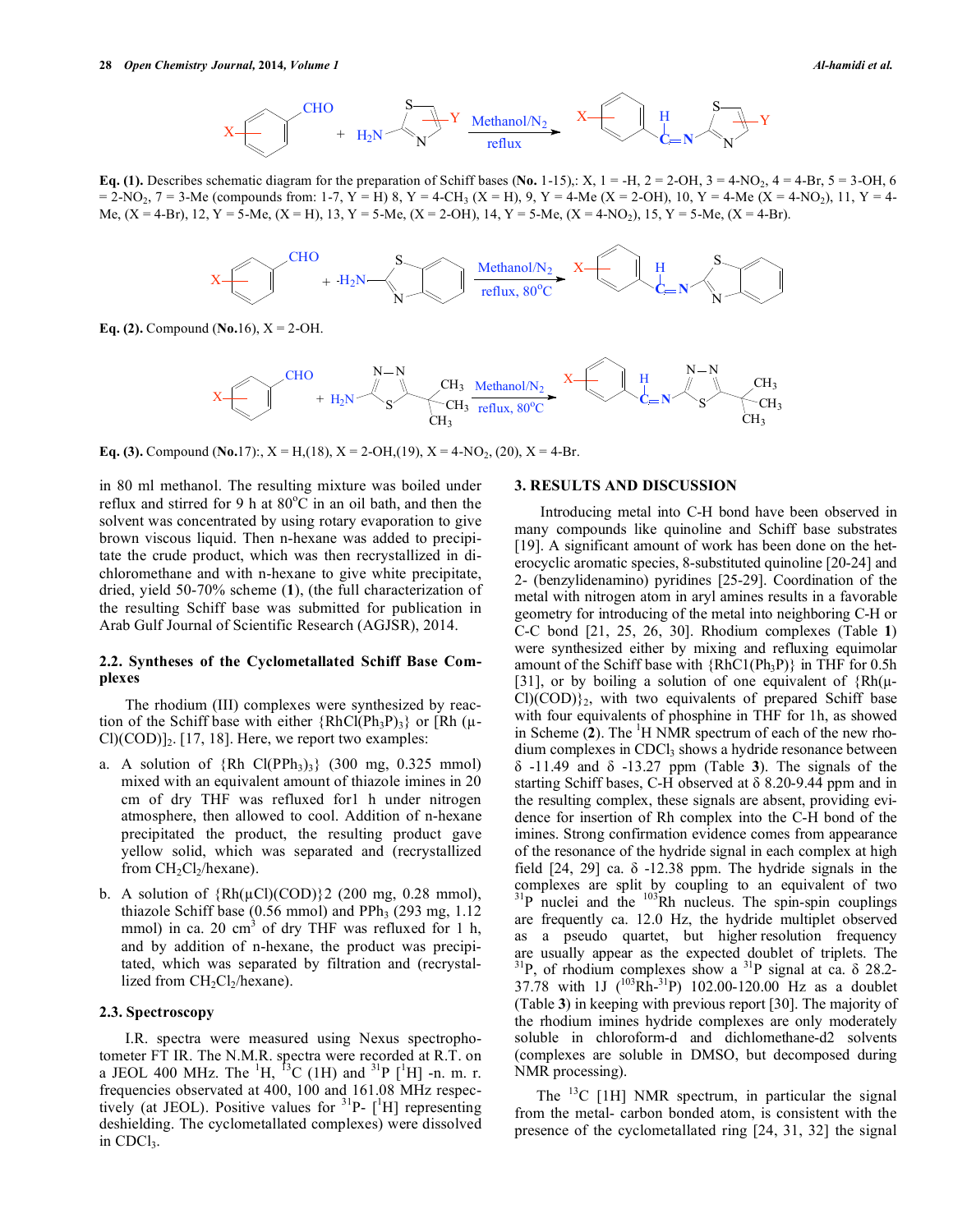

**Scheme 1.** Describes Schematic preparation and structural of iminothiazoles (1-20) chelating ligands.



Scheme 2. Describes schematic diagram for preparation of "hydridothiazole" rhodium complexes.

**Table 1. Describes the rhodium complexes obtained from Schiff bases derived from 2-amino thiazoles and benzaldehydes (complexes No. (21-29), 2-aminobenzothiazole and benzaldehyde (complex 30) and 2-amino-5-t-butyl-1, 3, 4-thiadiazoleand benzaldehydes (complex 31).** 

| Complex No. | $\mathbf X$ | Y      | $\mathbf X$<br>Complex No. |         | Y    |
|-------------|-------------|--------|----------------------------|---------|------|
| 21          | H           | H      | 27                         | $4-NO2$ | 4-Me |
| 22          | $2-OH$      | H      | 28                         | H       | 5-Me |
| 23          | $4-NO2$     | H      | 29                         | $2-OH$  | 5-Me |
| 24          | $4-Br$      | H      | 30                         | $2-OH$  | $1*$ |
| 25          | $2-OH$      | $4-Me$ | 31                         | $2-OH$  | $2*$ |
| 26          | H           | $4-Me$ |                            |         |      |

**Table 2. CHN-Elemental Analyses for Complexes No. (21-31).** 

| $\mathbf{x}$<br>No. |         |                    |                              | Calculated (%)          |      |           | Found $(\% )$ |             |      |
|---------------------|---------|--------------------|------------------------------|-------------------------|------|-----------|---------------|-------------|------|
|                     |         | M.P. $(^{\circ}C)$ | M.F.                         | $\mathbf C$<br>$\bf{H}$ |      | ${\bf N}$ | $\mathbf C$   | $\mathbf H$ | N    |
| 21.                 | H       | 162                | $RhC_{46}H_{38}N_2SP_2Cl$    | 64.9                    | 4.51 | 3.3       | 65.30         | 4.63        | 3.40 |
| 22.                 | $2-OH$  | 190                | $RhC_{46}H_{38}N_2SOP_2Cl$   | 63.70                   | 4.53 | 3.23      | 64.70         | 5.01        | 3.34 |
| 23.                 | $4-NO2$ | 185                | $RhC_{46}H_{37}N_3SO_2P_2Cl$ | 61.7                    | 4.16 | 4.7       | 60.66         | 4.26        | 4.34 |
| 24                  | $4-Br$  | 192                | $RhC_{46}H_{37}N_2SP_2CIBr$  | 59.40                   | 4.00 | 3.00      | 60.40         | 4.30        | 3.32 |
| 25.                 | H       | 202                | $RhC_{47}H_{40}N_2SP_2Cl$    | 65.24                   | 4.65 | 3.23      | 64.98         | 3.93        | 3.7  |
| 26.                 | $2-OH$  | 192                | $RhC_{47}H_{40}N_2SOP_2Cl$   | 64.06                   | 4.89 | 3.17      | 63.13         | 4.44        | 2.95 |
| 27.                 | $4-NO2$ | 214                | $RhC_{47}H_{40}N_3SO_2P_2Cl$ | 60.63                   | 4.42 | 4.61      | 60.33         | 4.38        | 4.53 |
| 28.                 | H       | 198                | $RhC_{47}H_{41}N_2SP_2Cl$    | 65.24                   | 4.65 | 3.23      | 64.98         | 3.93        | 3.7  |
| 29.                 | $2-OH$  | 200                | $RhC_{47}H_{42}N_2SOP_2Cl$   | 64.06                   | 4.89 | 3.17      | 64.2          | 4.13        | 3.52 |
| 30.                 | $2-OH$  | 70                 | $RhC50H40N2SOP2Cl$           | 66.63                   | 4.47 | 3.11      | 65.98         | 4.35        | 3.93 |
| 31.                 | $2-OH$  | 160                | $RhC_{49}H_{46}N_3SOP_2Cl$   | 64.47                   | 5.09 | 4.62      | 65.01         | 4.89        | 4.35 |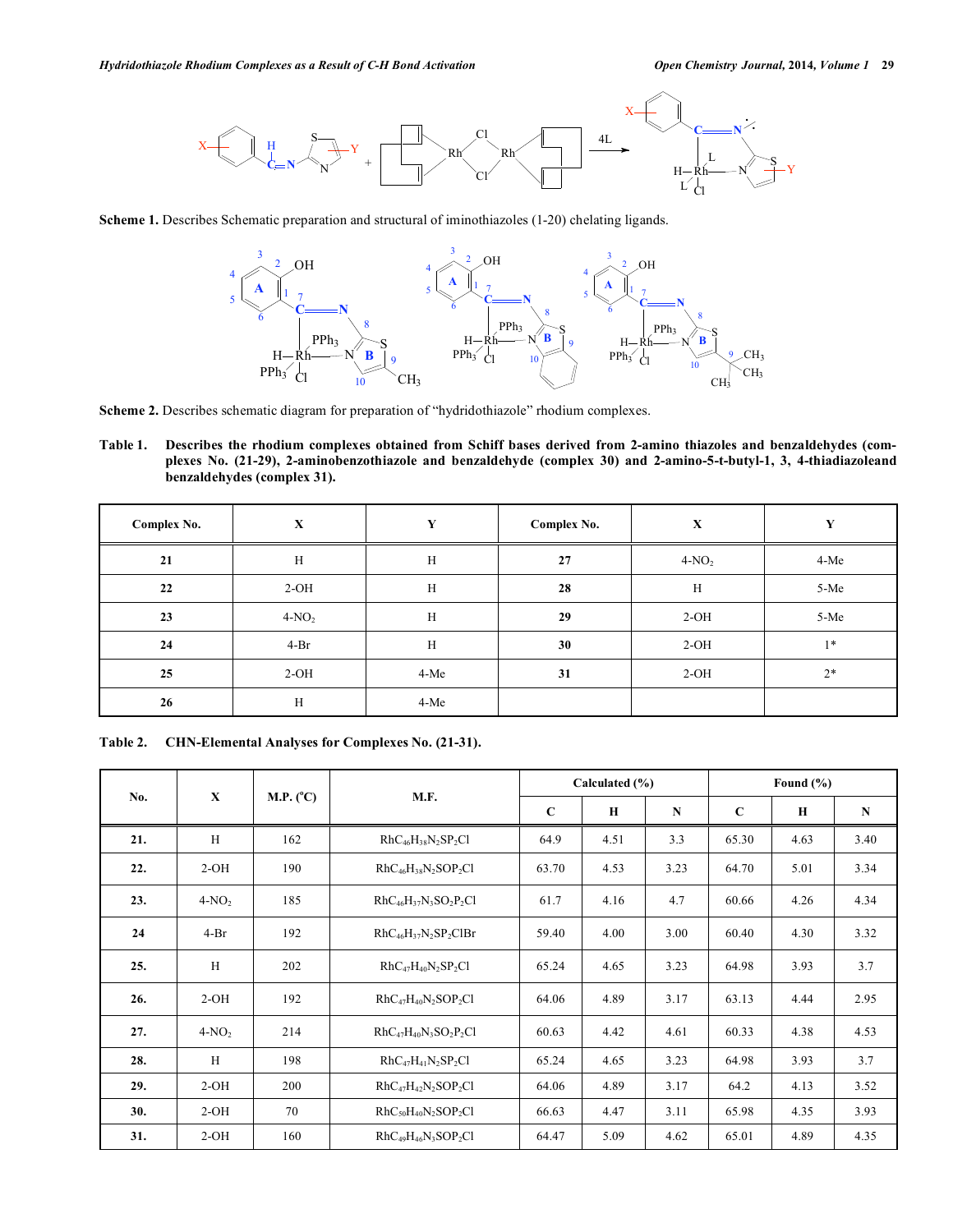**Table 3. <sup>1</sup>** H, and <sup>31</sup>P -N.M.R. chemical shifts and <sup>2</sup>J (<sup>31</sup>P-<sup>1</sup>H), <sup>1</sup>J (<sup>103</sup>Rh-<sup>1</sup>H) and <sup>1</sup>J (<sup>103</sup>Rh-<sup>31</sup>P) coupling constants of complexes No. (21-31). (In CDCl<sub>3</sub>).

| Comp. No. | $\mathbf X$ | $\mathbf Y$              | $\delta^1$ H Hydride<br>(p.p.m.) | $\delta^{31}P\{^1H\}$<br>(p.p.m.) | $^{2}J(^{31}P-^{1}H)$<br>(Hz) | $1J(^{103}Rh-1H)$<br>(Hz) | $1J(^{103}Rh-^{31}P)$<br>(Hz) |
|-----------|-------------|--------------------------|----------------------------------|-----------------------------------|-------------------------------|---------------------------|-------------------------------|
| 21.       | H           | H                        | $-12.09$                         | 28.7                              | 12.0                          | 12.4                      | 102                           |
| 22.       | $2-OH$      | H                        | $-12.30$                         | 31.4                              | 12.0                          | 12.4                      | 107                           |
| 23.       | $4-NO2$     | H                        | $-12.05$                         | 29.0                              | 12.0                          | 12.7                      | 107                           |
| 24.       | $4-Br$      | H                        | $-12.16$                         | 28.2                              | 12.0                          | 12.5                      | 103                           |
| 25.       | $3-OH$      | 4-Me                     | $-12.36$                         | 32.35                             | 12.0                          | 12.50                     | 111                           |
| 26.       | H           | 4-Me                     | $-13.27$                         | 29.51                             | 12.0                          | 12.45                     | 108                           |
| 27.       | $4-NO2$     | 4-Me                     | $-13.27$                         | 29.60                             | 12.0                          | 12.54                     | 111                           |
| 28.       | H           | 5-Me                     | $-12.15$                         | 32.30                             | 11.0                          | 12.50                     | 111                           |
| 29.       | $2-OH$      | 5-Me                     | $-12.36$                         | 32.33                             | 11.0                          | 12.45                     | 111                           |
| 30        | $2-OH$      | $\overline{\phantom{a}}$ | $-13.08$                         | 29.20                             | 11.0                          | 13.3                      | 120                           |
| 31        | $2-OH$      | $\overline{\phantom{a}}$ | $-11.49$<br>$-12.36$             | 37.87<br>29.54                    | 11.0<br>11.0                  | 12.50<br>12.80            | 111<br>118                    |

Table 4. **<sup>13</sup>C-NMR chemical shifts for C (7) (iminoyl carbon-<sup>13</sup>C=N), and coupling constants <sup>1</sup>J (<sup>103</sup>Rh-<sup>31</sup>P) Hz and <sup>2</sup>J (<sup>103</sup>Rh-<sup>31</sup>P) Hz.** 

| Complex No. | X       | $C(7)$ (ppm) | $1$ J ( $103$ Rh- $31$ P) (Hz) | <sup>2</sup> J ( <sup>103</sup> Rh- <sup>31</sup> P)<br>(Hz) |  |
|-------------|---------|--------------|--------------------------------|--------------------------------------------------------------|--|
| 21.         | H       | 220.1        | 33                             | ◠                                                            |  |
| 22.         | $2-OH$  | 222.8        | 32                             |                                                              |  |
| 23.         | $4-NO2$ | 224.1        | 33                             | $\circ$                                                      |  |
| 24.         | $4-Br$  | 222.0        | 32                             |                                                              |  |

from the metal-bonded carbon, C (7) (iminoyl carbon-13C=N) appears as a doublet of triplets owing to coupling to two equivalent  $31P$  nuclei and the  $103R$ h nucleus, whereas the corresponding signal from the uncomplexed Schiff base was found at  $\delta$  159.25-164.97 ppm [24]. For C (7),  $\delta$ - has been observed at low-field position in which a chelating atom is incorporated in a five member-ring [33], and this was expected for a cyclometallated  $sp^2$  carbon [11, 34] (similar to carbene-carbon. The remaining  ${}^{1}H$  and  ${}^{13}C$  NMR data are as expected. Table 4, demonstrate the <sup>13</sup>C-NMR chemical shifts for C (7) (iminoyl carbon- $^{13}$ C=N), and coupling constants 1J  $(103Rh^{-31}P)$  Hz and 2J  $(103Rh^{-31}P)$  Hz. Complex No. X, C (7) (ppm) 1J ( $^{103}Rh^{-31}P$ ) (Hz) 2J ( $^{103}Rh^{-31}P$ ) (Hz), respectively. No. 21, X = H; 220.1; 33; 8. No 22; X = 2-OH; 222.8; 32; 8. No.23;  $X = 4-NO_2$ ; 224.1; 33. 8 .No. 24;  $X = 4-Br$ ; 222.0; 32.0; 9 .The positions of the Rh-H signals in both IR (v Rh-H) 2073.48 cm-1 for compound (24) and <sup>1</sup>H NMR ( $\delta$ -11.49 to -13.27 ppm) spectra, are as expected for a Rh-H bond located trans to the nitrogen-donor ligand. In addition, the 2J  $(^{31}P-1H)$  value is consistent with a hydride located cis to two magnetically equivalent of  $PPh<sub>3</sub>$  groups [35-37], which in

turn are mutually trans, as confirmed from the  ${}^{31}P$  ( ${}^{1}H$ ) NMR spectrum. Interestingly, the hydride  $H$  NMR spectrum of compound (31) presented in two types of the hydride spectrum which appear at  $\delta$  -11.49 ppm and -12.36 ppm. Also, two  $31P$ -spectrum appears at  $\delta$  37.87 ppm and  $\delta$  29.54 ppm with 2J ( ${}^{31}P^{-1}H$ ), 11.0 and 11.0 Hz and 1J ( ${}^{103}Rh^{-1}H$ ) 12.50 Hz and 12.80 Hz with  $1J$  ( $^{103}Rh^{-31}P$ ), of 111 Hz and 118 Hz respectively. This result may be due to the presence of tbutyl group at C-5 of the thiazole ring, which leads to different geometric structure. It was also observed that the signal for C (7) (iminoyl carbon- $^{13}$ C=N) is at low magnetic field, at  $\delta$  224.1 ppm, this may be due to the substitution of 4-NO<sub>2</sub> (at para-position in aryl ring), as electron withdrawing group, which leads to decrease in the electronic density on C-7 led -moved to low magnetic field, compared with other groups on aryl ring of the same complexes.

#### **CONCLUSION**

 The new cyclometallated complexes have been characterized by elemental analysis, IR,  ${}^{1}\text{H}$ ,  ${}^{13}\text{C-NMR}$  and  ${}^{31}\text{P}$  (only the more soluble complexes were recorded in  $CDC<sub>1</sub>$ ) spec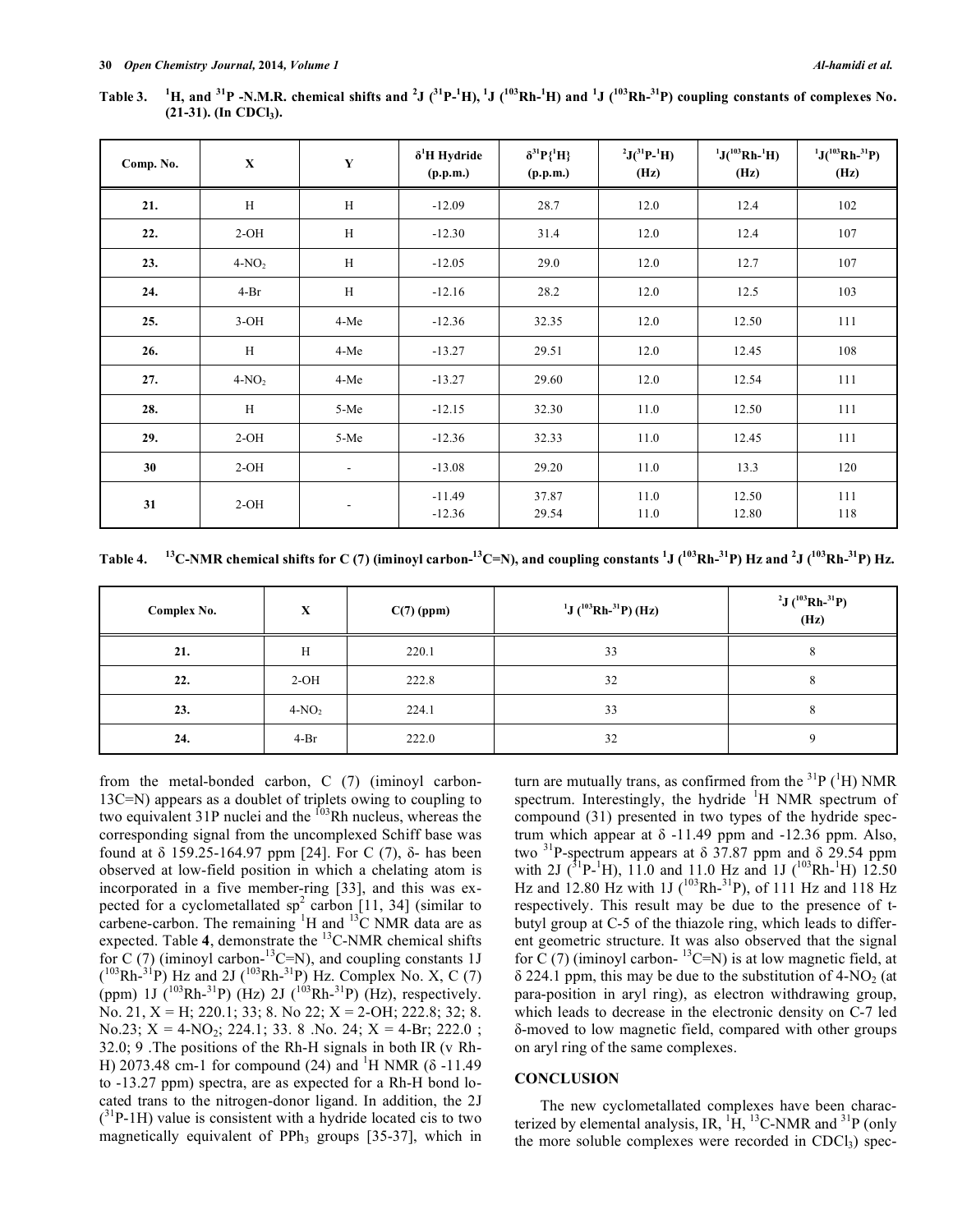troscopy. Interestingly, the hydride ligand signals in both IR  $(2040 \text{ cm}^{-1})$  and <sup>1</sup>H-NMR,  $\delta ((-14.60) - (-15.04))$  ppm. The result obtained from the spectra was expected for Rh hydride atom trans position to the N-donor ligand. However, the 31P-NMR for some cyclometallated complexes shows signal at  $\delta$  (30.20-34.67) ppm. The 2J ( $\rm{^{31}P_{\text{-}}^{1}H}$ ) value consistent for H cis is to two magnetically equivalent  $PPh_3$ -groups, which indicate mutually trans, as observed from the  ${}^{37}P$  ( ${}^{1}H$ ) NMR spectrum. This result supported from  ${}^{1}H$  and  ${}^{13}C$ -NMR spectra. Interestingly, the <sup>13</sup>C-NMR of the iminoyl carbon (7C=N) signal in Rh (III) observed at  $\delta$  (220.1-237.6) ppm. This low-field position for cyclometallated complexes is suggestive of carbene -like properties.

# **CONFLICT OF INTEREST**

The authors confirm that this article content has no conflict of interest.

#### **ACKNOWLEDGEMENTS**

The authors would like to thank the Research Center, College of Science, Princess Nora University and King Abdulaziz City for Science and Technology for the financial support to this Research Project (AT-17-171).

## **REFERENCES**

- [1] Jonson, K.R.D.; Hayes, P.G. Cyclometalative C-H bond activation in rare earth and actinide metal complexes. *Chem. Soc. Rev*., **2013**, *42*, 1947-1960.
- [2] Deng, Y.; Gong, W.; He, J.; Yu, J-Q. Ligand-enable Triple C-H activation reactions: one–pot synthesis of diverse 4-aryl-2 quinolinones from propionamides. *Angew. Chem. Int. Ed.,* **2014**, *53*, 6692-6695.
- [3] de Almeida, K. J.; Ramalho, T.C.; Neto, J.L.; Santiago, R.T.; Felicíssimo, V.C.; Duarte, H.A. Methane dehydrogenation by niobium ions: a first-principles study of the gas-phase catalytic reactions. *Organometallics*, **2013**, *32*(4), 989-999.
- [4] Lu, F.; Li, J.; Sun, H.; Li. X. Selective C-H bond activation of 1,2,4,5-tetrafluorobenzene by Co(PMe3)4. *Inorganica Chimica Acta*, **2014**, *416*, 222-225.
- [5] Benett, R.L.; Bruce, M.I.; Matsuda, I.; Doednes, R.J.; Little, R.G.; Veal, J.T. Ortho-metallation of a sulphur-donor ligand: preparation structure of C6H4CH2SMeMn(CO)3(PPH3). *J. Org. Chem,,* **1974**, *67*(3), 19. C72-C74.
- [6] Benett, R.L.; Bruce, M.I.; Stone, F.G.A. Cyclometallation reactions XII: on the effect of various leaving groups on internal metallation reactions with alkyl manganese complexes. *J. Organomet. Chem*., **1975**, *94*(1), 65-74.
- [7] Hill, A.F. Organotransition Metal Chemistry, Publisher: *R.S.C,* publication Date: **2003**, *22*, 3566-3576.
- [8] Werner, H.; Mahr, N.; Wolf, J.; Fries, A.; Laubenden, M.; Bleuel, E.; Garde, R.; Laubenden, P.; Bleuel, E.; Garde R.; Lahuerta, P. Synthesis, molecular structure, and reactivity of rhodium (1) complexes with diazoalkanes and related substrates as ligands. *Organometalics*, **2003**, *22*, 3566-3576.
- [9] Krug, C.; Hartwig, J.F. Imine Insertion into a late metal-carbon bond to form a stable amido complex*. J. Am. Chem. Soc.*, **2004**, *126*, 2694-2695.
- [10] Marcazzan, P.; Patrick, B.O.; James, B.R. Rhodium (III) cyclometalated-imine complexes: solution behavior and reactivity with molecular hydrogen. *Organometallics*, **2005**, *24*, 1445-1451.
- [11] El-Baih, F.E.M.; Abu-Loha, F.M.; Gomaa, Z.; Al-Najjar, I.M. Synthesis and characterization of some rhodium (III) cyclometallated complexes of 2-substituted benzylideneamino thiazoles. *Transition Met. Chem.*, **1994**, *19*, 325-328.
- [12] Leung, C.H.; He, H.Z.; Liu, L.J.; Wang, M.; Chan, D.S.H.; Ma, D.L. Metal complexes as inhibitors of transcription factor activity. *Coord. Chem. Rev*., **2013**, *257*, 3139-3151.
- [13] Zhong, H.J.; Leung, K.H.; Liu, L.J.; Lu, L.; Chan, D.S.; Leung, C.H.; Ma, D.L. Antagonism of mTOR activity by a kinetically inert rhodium(III) complex. *Chem. Plus Chem*., **2014**, *79*, 508-511.
- [14] Liu, L.-J.; Lin, S.; Hin-Chan, S.L.; Vong; C.T., Hoi, P.M.; Wong, C-U; Ma, D.-L. *J.* A rhodium(III) complex inhibits LPS-induced nitric oxide production and angiogenic activity in cellulo. *Inorg. Biochem,* **2014**, *140*, 23-28.
- [15] Ma, D.L.; Liu, L.J.; Leung, K.H.; Chen, Y.T.; Zhong, H.J.; Chan, D.S.H.; Wang, H.M.D.; Leung, C.H. Antagonizing STAT3 dimerization with a rhodium (III) complex. *Angew. Chem. Int. Ed. Engl*., **2014**, *53*(35), 9178-82.
- [16] Leung, C.H.; Yang, H.; Ma, V.P.Y., Chan, D.S.H.; Zhong, H.J.; Li, Y.W.; Fong, W.F.; Ma, D.L. Inhibition of janus kinase 2 by cyclometalated rhodium complexes. *Med. Chem. Comm*., **2012**, *3*, 696- 698.
- [17] Giopdano, G.; Crabtree, R.H. Di-*p*-chloro-bis (g4-115 cyclooctadiene)-dirhodium (1). *Inorg. Synth*., **1974**, *19*, 318-220.
- [18] Colquhonn, H.M.; Holton, J.; Thompson; Wigg, M.V. *New pathways for Organic synthesis*. Plenum Press: New York and London, **1984**; pp 380-390.
- [19] Dehand, J.; Pfeffer, M. Cyclometallated compounds. *Coord. Chem. Rev.*, **1976**, *18*(3), 327-352.
- [20] Albinati, A.; Anklin, C.G.; Ganazzoli, F.; Ruegg. H.; Pregosin, P.S. Preparative and  ${}^{1}H$  NMR spectroscopic studies on palladium (II) and platinum (II) quinoline-8-carbaldehyde (1) complexes. x-ray structures of the cyclometalated acyl complex PdCI(C(O)C<sub>9</sub>H<sub>6</sub>N)Ph<sub>3</sub>)PPh<sub>3</sub> and *trans*-P1Cl<sub>2</sub> (I)(Pet<sub>3</sub>). *Inorg. Chem*., **1987**, 26, 503-508.
- [21] Suggs, J.W.; Wovkulich, M.J.; Cox, S.D. Synthesis, structure and ligand-promoted reductive elimination in an acylrhodium ethyl complex. *Orgtanometallics*, **1985**, *4*(6), 1101-1107.
- [22] Garber, A.R.; Garron, P.E.; Hartwell, G.E.; Smas, M.J.; Wilkinson, J.R.; Todd, I.J. Application of carbon-13 NMR to the determination of metal-carbon: sigma bond formation in cyclometalation reactions with nitrogen donor ligands. *J. of Organomet. Chem*., **1975**, *86*(2), 219-227.
- [23] Suggs, J.W.; Chul-Ho, J. Metal-catalysed alkyl ketone conversions in chelating ketones *via* carbon-carbon bond cleavage. *J. Chem. Soc., Chem. Commun*., **1985**, 92-93.
- [24] Dowerah, D.; Radonovich, L.J.; Woolsey, J.F.; Heeg, M.J. Reaction of 2-(alpha-R-Benzylidene) amino) pyridines LBR equals CH<sub>3</sub>, 4-(CH<sub>3</sub>O),  $C_6H_4$  with RhCl(L)<sub>3</sub> or Rh<sub>2</sub>Cl<sub>2</sub>(CO)<sub>4</sub>: formation and structure of a rhodium (II) dimer. *Organometallics,* **1990**, *9*(3), pp. 614-620.
- [25] Sprouse, S.; King, K.A.; Spellane, P.J.; Watts, P.; Richard, J. Photophysical effects of metal-carbon sigma bonds in orthometalated complexes of Iridium (III) and rhodium (III). *J. Am. Chem. Soc*., **1984**, *106*(22), 6647-6653.
- [26] Perera, S.D.; Shaw, B.L.; Thornton-Pett, M. General strategy for inducing C-H bond fission (Cycloirradiation) in some aryl, heterocyclic, alkenyl or alkyl groups in azines derived from aldehydes or methyl ketones. *J. Chem. Soc*., *Dalton Trans.*, **1995**, *10*, 1689- 1696.
- [27] Suggs, J.W. Activation of aldehyde carbon-hydrogen bonds to oxidative addition *via* formation of 2-methyl-2-aminopyridyl aldimines and related compounds: rhodium based catalytic hydroacylation. *J. Amer. Chem. Soc*., **1979**, *101*(2), 489.
- [28] Suggs, J.W.; Chul-Ho. Synthesis of a chiral rhodium alkyl *via*  metal insertion into an unstrained C-C bond and use of the rate of racemization at carbon to obtain a rhodium-carbon bond dissociation Energy. *J. Amer. Chem. Soc*., **1986**, *108*, 4679-4681.
- [29] Suggs, J.W.; Chul-Ho. J. Directed cleavage of carbon-carbon bonds by transition metals: the alpha-bonds of ketones. *J. Amer. Chem. Soc*., **1984**, *106*(10), 3054-3056.
- [30] Albinati, A.; Arz, C.; Pregosin, P.S. Synthesis, structure and NMR spectroscopy of some rhodium (III) cyclometalated Schiff's base complexes derived from 2-benzylidene-3-methypyridines: crystal structure of (RHHI (2(3-nitrobenzylidene)-3-methyl-pyridine)